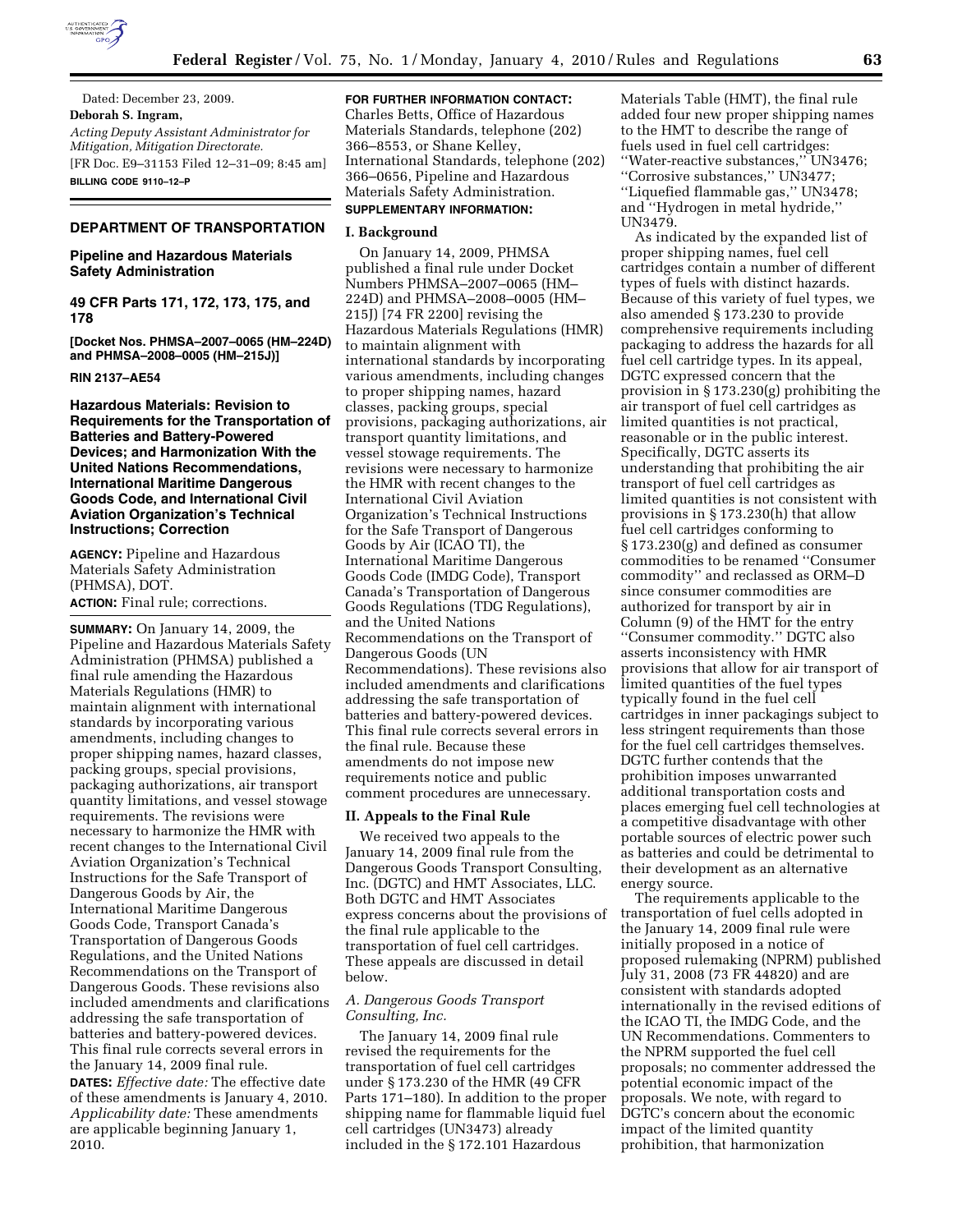promotes safety and facilitates international trade by minimizing the costs and other burdens of complying with multiple or inconsistent safety requirements. Thus, the benefits of a harmonized domestic and international transportation regime outweigh the costs that may be incurred. As DGTC acknowledged in its appeal, the 2009– 2010 ICAO TI also prohibit the transportation of fuel cell cartridges as limited quantities on aircraft. Authorizing limited quantity exceptions for fuel cell cartridges in the HMR would be inconsistent with the ICAO TI; such differing domestic and international requirements could cause confusion for both shippers and carriers, thereby adversely affecting safety.

We agree that the prohibition of air transport of limited quantities of fuels when contained in fuel cell cartridges is inconsistent with the current authorization that allows for air transport of limited quantities of the same fuels found in fuel cell cartridges when shipped under the proper shipping name appropriate to the fuel (*e.g.*, ''Methanol, UN1230''). The ICAO Dangerous Goods Panel is currently considering adoption of limited quantity exceptions, based in part on a proposal from the U.S. Fuel Cell Council (FCC). Based on the decision of the ICAO Dangerous Goods Panel, we will consider adopting limited quantity exceptions for air transport of fuel cell cartridges in a future rulemaking. Therefore, in this final rule, we are not revising the current prohibition of air transport of fuel cell cartridges as limited quantities.

### *B. HMT Associates, LLC*

The January 14, 2009 final rule also revised the packaging requirements for the transportation of fuel cell cartridges under § 173.230 of the HMR. Specifically, paragraph (e) of this section provides for authorized packagings; paragraph (f) sets forth additional requirements for transportation by aircraft. HMT Associates expressed concern that the provision in § 173.230(e) to require intermediate packaging for fuel cell cartridges packed with equipment for all modes of transportation, not just air transport, differs from the packaging requirements for fuel cell cartridges packed with equipment under international standards for highway, rail, and vessel transport. Specifically, HMT Associates states:

As it relates to fuel cell cartridges packed with equipment, the [UN Recommendations, as well as the IMDG Code] Packing Instruction P004 requires: [f]or fuel cell cartridges \* \* \* packed with equipment,

strong outer packagings. When fuel cell cartridges are packed with equipment, they shall be packed in inner packagings or placed in the outer packaging with cushioning material or divider(s) so that the fuel cell cartridges are protected against damage that may be caused by the movement or placement of the contents within the outer packaging.

With regard to the packaging requirements for fuel cell cartridges packed with equipment in the January 14, 2009 final rule, § 173.230(e)(2)(i) requires fuel cell:

Cartridges packed with equipment to be packed in intermediate packagings together with the equipment they are capable of powering. The fuel cell cartridges and the equipment must be packaged with cushioning material or dividers or inner packaging so that the fuel cell cartridges are protected against damage that may be caused by the shifting or placement of the equipment and the cartridges within the outer packaging.

HMT Associates noted that the use of an intermediate packaging is required under the ICAO TI only when fuel cell cartridges packed with equipment are transported by aircraft (re: Packing Instruction 217).

Additionally, HMT Associates indicated that the wording of  $\S 173.230(e)(2)(i)$  as adopted in the final rule is not as it was proposed in our NPRM. The wording was revised based on a comment submitted to the docket by FCC. The NPRM did not propose use of an intermediate packaging. In the preamble of the final rule [74 FR 2223], we agreed with FCC that the packaging requirements should be consistent with the UN Recommendations and the ICAO TI and indicated that revisions made to the regulatory text of the NPRM were intended to achieve consistency.

Finally, HMT Associates indicated that under the additional provisions for transportation by aircraft in § 173.230(f), the language specific to packaging requirements for fuel cell cartridges packed with equipment in the final rule differs from the proposed language in the NPRM. They noted that the proposed language is consistent with international standards by limiting the intermediate packaging requirement to the additional requirements for air transport rather than the language in the final rule that has additional requirements supplementing the general requirements for transport of fuel cell cartridges packed with equipment and transported by all modes.

HMT Associates is correct that the final rule language highlighted in its appeal was adopted in error. We intended that the requirement for intermediate packaging of fuel cell

cartridges packed with equipment should be limited to packaging prepared for air transport consistent with the ICAO TI. This is also consistent with the suggested revisions to § 173.230(e) and (f) in comments we received from FCC in response to the July 31, 2008 NPRM. FCC suggested that we revise the language in paragraph (f) to include a requirement that:

For transportation by aircraft \* \* \* when fuel cell cartridges are packed with equipment, they must be packed in intermediate packagings together with the equipment they are capable of powering \* \* \*.

Therefore, HMT Associates' appeal is granted. In this final rule, we are correcting paragraphs  $(e)(2)(i)$  and  $(f)(4)$ in § 173.230 to fully align the fuel cell cartridges packaging requirements with the multimodal packing requirements as prescribed in ICAO TI Packing Instruction 217 and UN Recommendations Packing Instruction P004. We are also making clarifying corrections to paragraphs (e) and (f) for consistency with changes made based on the appeal and for consistent use of terms in the section. For example, in paragraph (f)(2) we are correcting ''fuel cells'' to read ''fuel cell cartridges'' to clarify the applicability to fuel cell cartridges.

### **III. Corrections and Amendments**

In this final rule, we are making editorial corrections and clarifying amendments to sections that were amended by the January 14, 2009 final rule for purposes of consistency with grammatical conventions and for consistency with similar provisions within the HMR. We are also making conforming amendments to sections in the HMR affected by the January 14, 2009 final rule. None of the clarifying or conforming amendments are new requirements but provide for a better understanding of the requirements adopted in the January 14, 2009 final rule. The corrections and amendments are as follows:

#### *Part 171*

#### Section 171.7

This section lists material incorporated by reference into the HMR. In the January 14, 2009 final rule, we updated the address for ICAO reference materials; however, we did not include the most current address. In this final rule, we are correcting the entry to reflect the current address.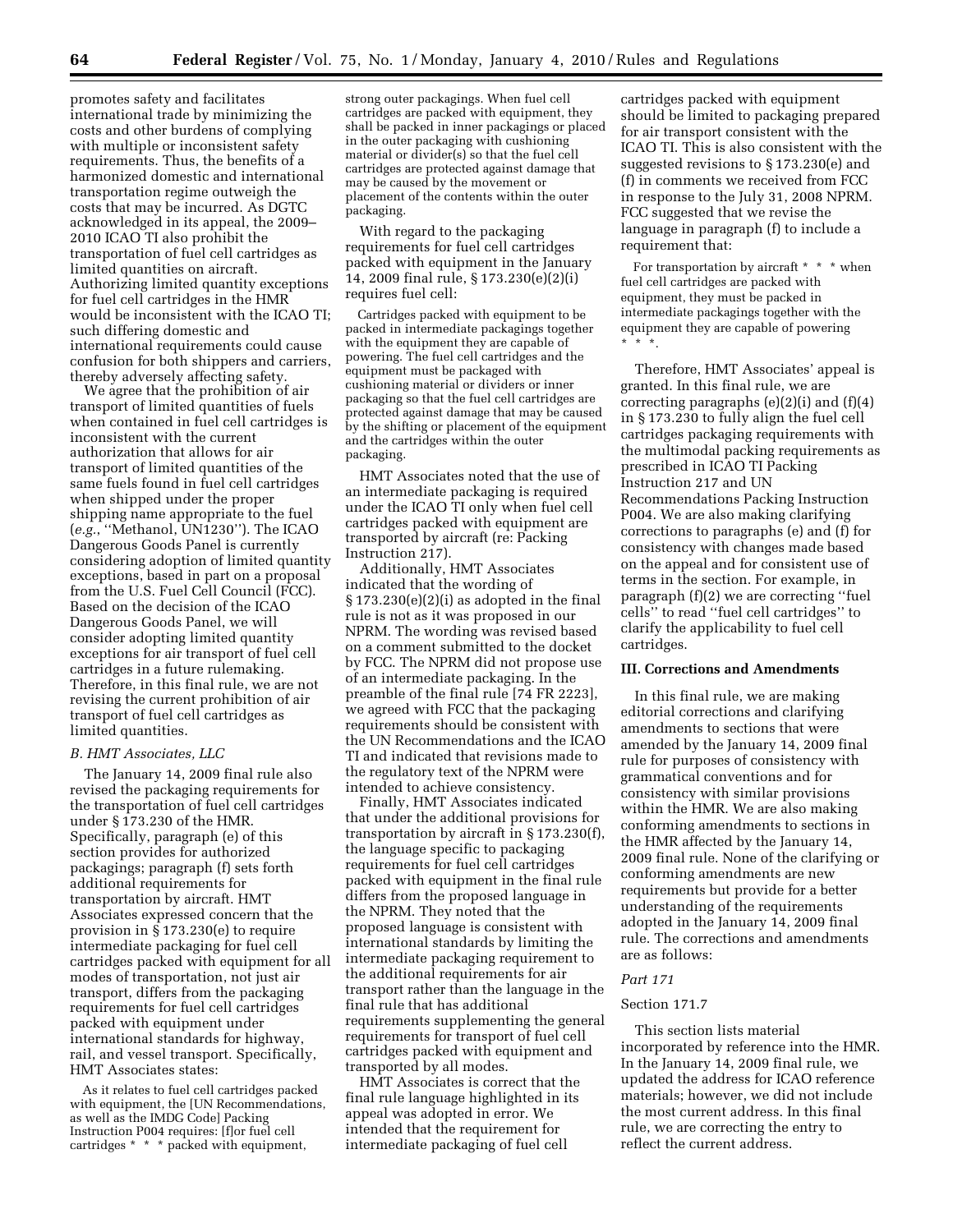# *Part 172*

# Section 172.101

This section outlines the purpose and instructions for use of the Hazardous Materials Table (HMT). We are removing an obsolete transitional period in paragraph (l)(3) and replacing it with a transition period specific to marking of cylinders containing ''Chlorine, UN1017.'' Under HM–215J, we revised the proper shipping name entry for ''Chlorine'' to include Division 5.1 (oxidizer) as an additional subsidiary hazard. Based on this revision, chlorine cylinders marked in accordance with CGA C–7, Appendix A (*see* § 172.400a) must now include the Division 5.1 subsidiary hazard number as part of the marking. To allow for additional time to incorporate this subsidiary hazard number as part of the marking, we are authorizing the use of preprinted cylinder markings without the Division 5.1 subsidiary hazard number until January 1, 2011.

We are also making a number of editorial corrections to entries in the § 172.101 Hazardous Materials Table (HMT). The editorial corrections are as follows:

• For the entry ''Gasoline *includes gasoline mixed with ethyl alcohol, with not more than 10% alcohol*, UN1203,'' the Special provisions in Column (7) are corrected to read ''144, 177, B1, B33, IB2, T4, TP1.''

• The proper shipping name for the entry ''Regulated medical waste, n.o.s. or Clinical waste, unspecified, n.o.s. or (BIO)Medical waste, n.o.s., or Biomedical waste, n.o.s. or Medical waste, n.o.s., UN3291'' is corrected to read ''Regulated medical waste, n.o.s. or Clinical waste, unspecified, n.o.s. or (BIO)Medical waste, n.o.s., or Biomedical waste, n.o.s. or Medical waste, n.o.s., UN3291.'' This correction is a ''remove/add.''

• The proper shipping name for the entry ''Trimethyltrichlorosilane, UN1298'' is corrected to read ''Trimethylchlorosilane.'' This correction is a ''remove/add.''

• The information contained in the HMT for the following entries is being corrected by placing the information in the appropriate Columns of the:

 $\circ$  "Receptacles, small, containing gas or gas cartridges (non-flammable) without release device, not refillable and not exceeding 1 L capacity, UN2037.''

 $\circ$  "Receptacles, small, containing gas or gas cartridges (oxidizing) without release device, not refillable and not exceeding 1 L capacity, UN2037.''

## Section 172.202

This section sets forth requirements for the description of hazardous materials on shipping papers. In paragraph (a)(4) of this section, we are correcting the last sentence to enclose the phrase "for example, "PG II"" in parentheses. The parentheses were inadvertently omitted in the January 14, 2009 final rule.

# Section 172.322

This section specifies marking requirements for packaging used to transport marine pollutants. In paragraph  $(e)(2)(i)$ , the number "4" is corrected to read ''3.9'' and in paragraph  $(e)(2)(ii)$ , the number "10" is corrected to read ''9.8'' for consistency with similar marking and labeling size specification requirements in the HMR.

#### Section 172.407

This section establishes specifications for labels printed on or affixed to packaging. In the January 14, 2009 final rule, we adopted a new CARGO AIRCRAFT ONLY label in § 172.448 of the HMR. The new label contains text that differs from the previous label specifically, the phrase ''CARGO AIRCRAFT ONLY'' replaces the word ''DANGER.'' When we adopted the new label, we failed to make conforming amendments to the label specifications in § 172.407 that reference text from the old label. In this final rule, we are amending paragraph (c)(2) of § 172.407 to correctly reference the phrase ''CARGO AIRCRAFT ONLY'' and amending the text size specifications to require the letters to measure at least 6.3 mm (0.25 inches) in height. The size requirement for the letters has been reduced to accommodate the greater amount of text that must be displayed on the label as shown in § 172.448.

#### Section 172.448

This section specifies the design of the ''CARGO AIRCRAFT ONLY'' label. For consistency with the revisions discussed above in § 172.407, we are amending paragraph (c) of this section to emphasize conformance with the label specifications for a ''CARGO AIRCRAFT ONLY'' label in § 172.407 in addition to the specifications outlined in paragraph (c) of this section.

#### *Part 173*

#### Section 173.4a

This section specifies conditions for exception from the HMR requirements for the transport of excepted quantities of hazardous materials. In this final rule, we are amending the language for inner packaging limits in paragraph (c)(1) to

clarify the intent in the January 14, 2009 final rule that the provision applies to both primary and subsidiary hazards for Division 6.1 Packing Group I and II, solids and liquids. We are also correcting paragraphs  $(e)(3)(i)$  and  $(g)(2)$ . In paragraph (e)(3)(i), we are removing the phrase ''[i]n such cases, and'' which is extraneous language that was inadvertently included with the paragraph and in paragraph (g)(2), we are correcting the word ''symbol'' to read ''marking'' to clarify that the size requirements are intended to apply to the size of the marking and not the size of the symbol within the marking.

#### Section 173.29

This section specifies requirements for the transport of empty packagings containing only the residue of a hazardous material. In the January 14, 2009 final rule, we revised § 173.115 with respect to classification of Division 2.2 material by adopting the gauge pressure criteria of 200 kPa (29.0 psig) but failed to make a conforming revision to the Division 2.2 classification criteria in this section. In this final rule, we are amending § 173.29(b)(2)(iv)(B) for consistency with the new classification criteria for Division 2.2 material in § 173.115.

# Section 173.62

This section specifies authorized packaging for explosive materials. In this final rule, in paragraph (c)(5), we are amending Packing Instruction 114(b)(2) by correcting the words ''packagings'' and ''pre-vented'' to read ''packagings'' and ''prevented,'' respectively.

#### Section 173.115

This section establishes the classification criteria for Class 2, Division 2.1, 2.2, and 2.3 gases. In this final rule, for the Division 2.2 nonflammable, nonpoisonous gas criteria in paragraph (b)(1), we are correcting the gauge pressure number ''25.9'' to read ''29.0''. This correction reflects an error in conversion of the unit of measure and is not a revision to the classification criteria.

#### Section 173.159a

The section specifies the conditions for exception from the HMR requirements for the transport of nonspillable batteries. In this final rule, we are correcting the section heading ''Exceptions for Non-spillable batteries'' to read ''Exceptions for non-spillable batteries.'' In addition, in paragraph (b), we are correcting the word ''nonspillable'' in each place it appears to read ''non-spillable.''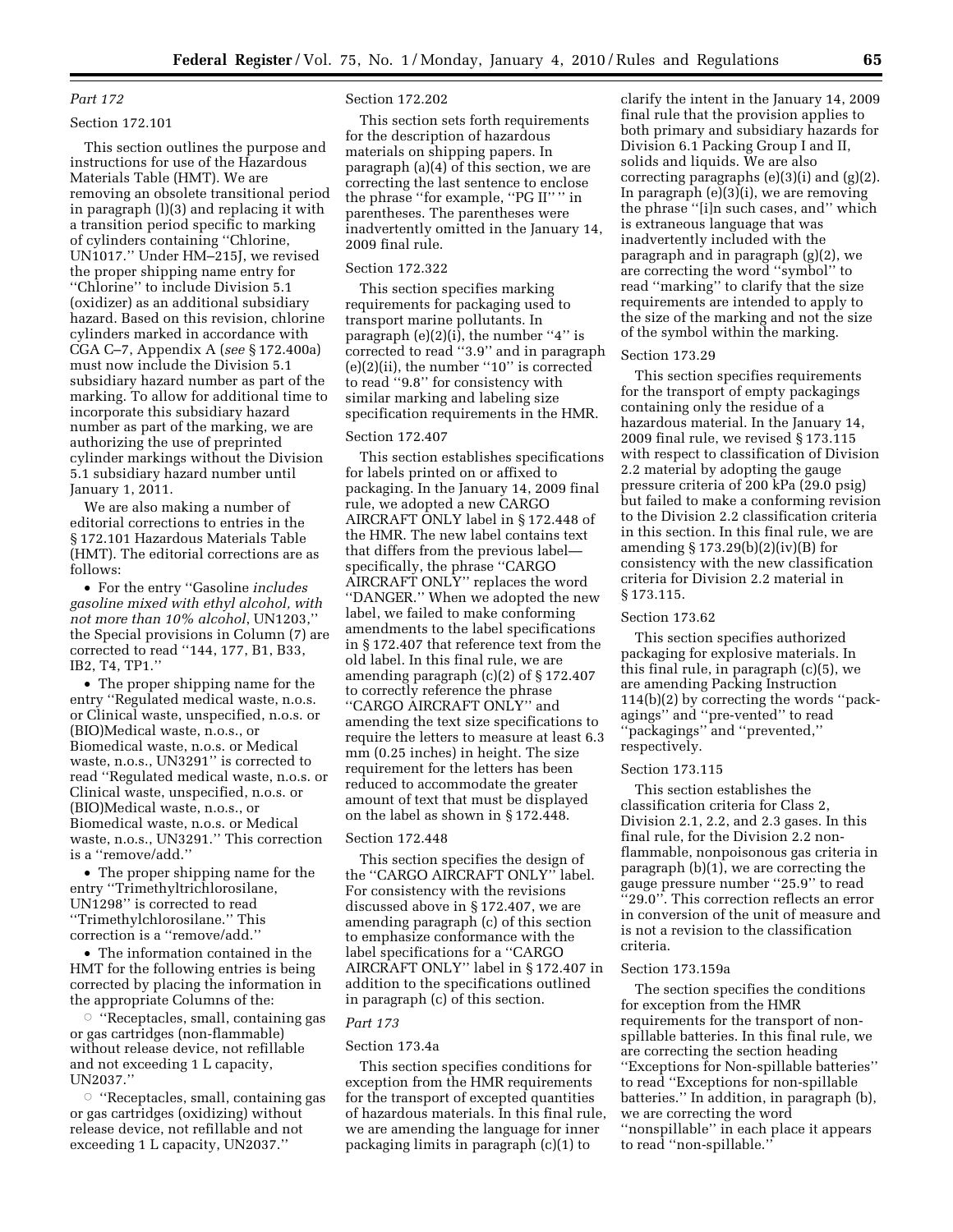#### Section 173.206

This section specifies the packaging requirements for chlorosilanes. In the January 14, 2009 final rule, we added this new packaging section to the HMR to harmonize with new packaging requirements for water-reactive chlorosilanes adopted in the Fifteenth revised edition of the UN Recommendations. In our effort to harmonize with the international standards, we inadvertently omitted the authorization to use cylinders for these materials. Cylinders were previously authorized for use in transport of these materials under §§ 173.201 and 173.202. In this final rule, we are correcting paragraph (c) by reinstating the authorization to use certain cylinders for transport of these materials. We note that aluminum cylinders should not be used for the transport of these materials due to safety concerns of incompatibility of aluminum and waterreactive chlorosilanes. We may adopt revisions to the packaging provisions prohibiting the use of aluminum cylinders for these materials in a future rulemaking.

## Section 173.220

This section specifies the conditions for transportation of internal combustion engines, vehicles, and mechanical equipment and batterypowered vehicles and equipment. In the January 14, 2009 final rule, we clarified the provisions for the transport of batteries and battery-powered devices including the transport of vehicles and equipment powered by batteries. In paragraph (d), we included an incorrect reference to § 173.185 regarding an exception to the prohibition of lithium metal batteries aboard passengercarrying aircraft. In this final rule, we are correcting paragraph (d) to reference the correct provision, specifically, § 172.102, Special Provision A101.

#### Section 173.230

This section specifies packaging requirements for fuel cell cartridges. Per the section II discussion of HMT Associates' appeal, in this final rule, we are correcting paragraphs (e)(2) and (f) in § 173.230 to clarify and align fully the fuel cell cartridge packaging requirements with the multimodal packing requirements as prescribed in the ICAO TI Packing Instruction 217 and UN Recommendations Packing Instruction P004.

#### Sections 173.306

This section specifies conditions for exception from the HMR requirements for transportation of limited quantities of compressed gases. In the January 14,

2009 final rule, we adopted provisions for the transportation of limited quantities of Division 2.2 (nonflammable) compressed gases in nonrefillable plastic receptacles packaged in a strong outside packaging. These provisions are set forth in conditions for shipment of these gases in specification 2S and non-DOT specification plastic containers (§ 173.306(a)(5)) and in a new specification 2S for the construction of these plastic containers (§ 178.33b). *See*  74 FR at 2265, 2268–69. These requirements are consistent with revisions adopted in the Fifteenth revised edition of the UN Recommendations (6.2.4.2.2) and the 2009–2010 edition of the ICAO TI (6;5.4.2.3). We concluded that these inner plastic containers provide a level of safety equivalent to other authorized packaging, and we could eliminate the need for issuance of a special permit to allow the use of plastic containers for transport of limited quantities of Division 2.2 gases with no subsidiary risk.

Inner metal containers authorized for transport of limited quantities of compressed gas have historically been subjected to a hot water bath after filling to ensure the containers are free of leaks prior to being offered for transportation. *See* § 173.306(a)(3)(v). Consistent with UN Recommendations and the ICAO TI, in the January 14, 2009 final rule, we adopted in  $\S 173.306(a)(5)(v)$  a similar hot water bath test requirement for the specification 2S and non-DOT specification plastic containers. The hot water bath for plastic containers must be performed at temperatures and for a duration sufficient to achieve internal pressure requirements. These elevated temperatures may be destructive to the contents of containers or to the material of construction of plastic containers. Thus, the hot water bath test includes instruction for containers with contents sensitive to heat or containers made of plastic materials which soften at higher temperatures to be tested at a lower temperature. However, in adopting the hot water bath provisions, we inadvertently left out the language specific to plastic materials which soften at the test temperature. In this final rule, we are correcting paragraph (a)(5)(v) to include language that plastic materials which soften at the higher test temperature of the hot water bath must be tested at the lower temperature range of 20 °C (68 °F) to 30 °C (86 °F).

Additionally, as part of the conditions for the shipment of limited quantities of Division 2.2 (non-flammable) compressed gases in plastic containers, we intended to adopt test methods

alternative to the hot water bath test in § 173.306, specifically, pressure and leakage tests subjected to each container prior to filling and a leakage test subjected to each container after filling. The provisions for alternative pressure and leakage tests to the hot water bath were incorrectly placed in § 178.33b–8, rather than in § 173.306 where they properly belong. In doing so, we inadvertently required manufacturers of the specification 2S plastic containers to perform the alternative pressure and leakage tests as part of their production run and then also required the filler to perform the hot water bath test. This misplacement of the pressure and leakage tests would put domestic manufacturers or fillers at a disadvantage as they are not afforded the opportunity to utilize these tests as an alternative to the hot water bath test as they would be if transporting under the ICAO TI or under other international regulations that have adopted these provisions based on the UN Recommendations. We believe this intent was understood by the public and the regulated community. Therefore, to correct this error, in this final rule, we are (1) removing the alternative pressure and leakage test method provisions currently found in § 178.33b–8(b); (2) adding these provisions to § 173.306 as a new paragraph (a)(5)(vi); and (3) redesignating current paragraph  $(a)(5)(vi)$  containing the packaging marking requirements as new paragraph  $(a)(5)(vii)$ .

# *Part 175*

# Section 175.10

This section specifies conditions for exception from the HMR requirements for the transport of hazardous materials aboard passenger aircraft by passengers, crewmembers, and air operators. In the January 14, 2009 final rule, we revised paragraph (a)(18) to expand the types of fuel cell cartridges permitted in carry-on baggage. Fuel cell cartridges permitted for transport by passengers and crewmembers must continue to conform to the rigorous performance criteria outlined in this section. For consistency with the provisions for fuel cell cartridges in § 173.230, in this final rule, we are clarifying paragraph (a)(18) of this section to indicate that the maximum quantity of fuel for hydrogen in a metal hydride fuel cell cartridges is based on the water capacity of the fuel cell cartridges rather than the net quantity of fuel as is the case of all other types of fuels. Also, in this final rule, we are correcting a grammatical error in paragraph  $(a)(15)(iv)(B)$  by correcting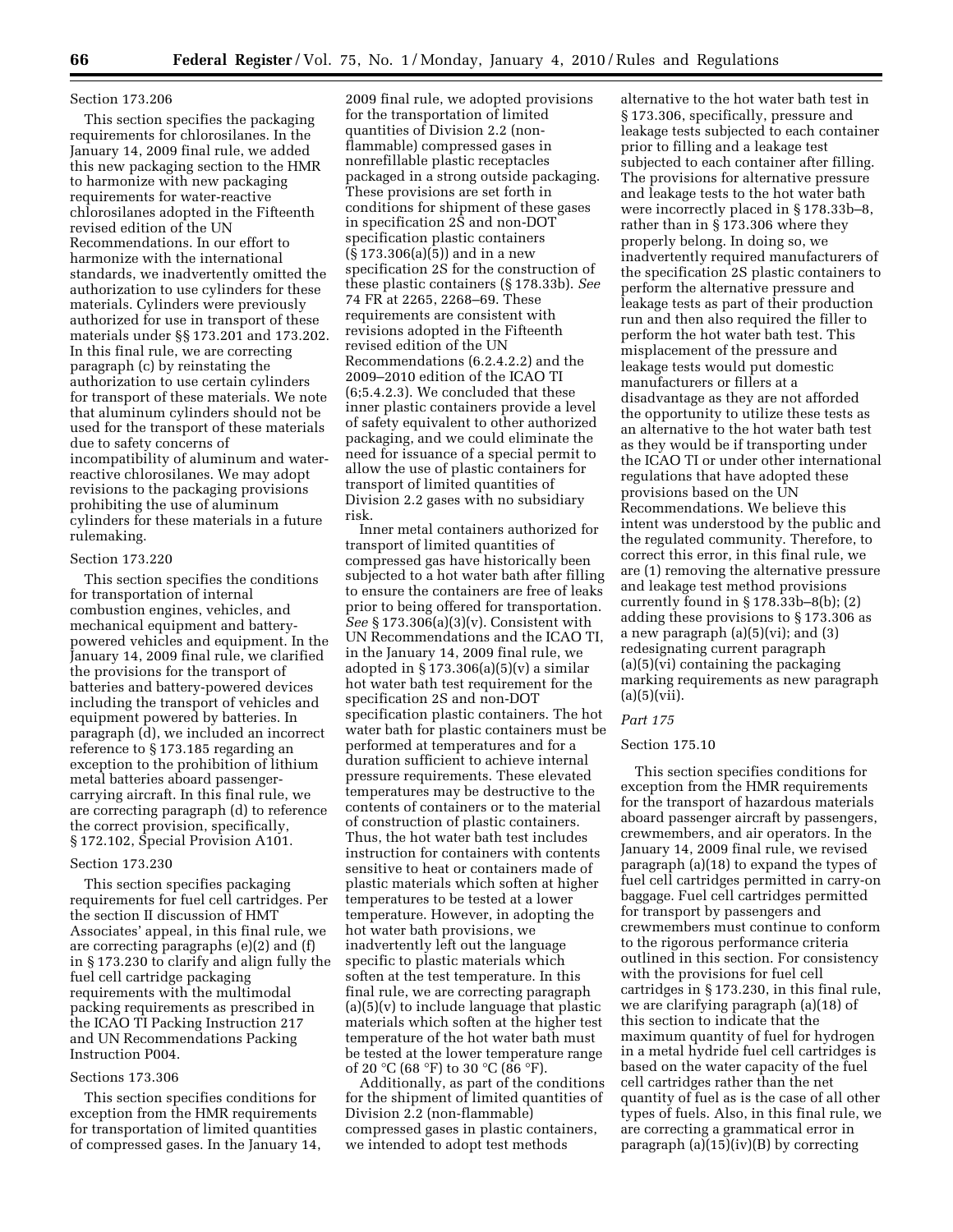the '','' (comma) at the end of the subparagraph to read '';'' (semicolon).

# *Part 178*

# Section 178.33b

In this final rule, we are correcting the section heading ''Specification 2S; inner nonrefillable plastic receptacles [Reserved]'' to read ''Specification 2S; inner nonrefillable plastic receptacles.''

#### Section 178.33b–7

This section specifies design qualification testing requirements for Specification 2S packaging. In this final rule, we are correcting the section heading ''§ 178.33b–7 Design Qualification Test'' to read ''§ 178.33b– 7 Design qualification test.'' We are also correcting paragraph (a) to specify that the drop test requirements apply to each new design rather than each container. The current wording ''container type'' used in paragraph (a) comes from the British Standard BS 5597:1991 (paragraph 2.11) in which ''type testing'' is defined as testing to indicate whether an aerosol dispenser, made to a unique specification and design, meets the appropriate requirements of the standard. BS 5597:1991 was the basis for several special permits issued by PHMSA authorizing the manufacture and use of these containers prior to adoption of the provisions into the HMR. Design qualification testing, or ''type testing,'' is intended to be performed only on new designs and is repeated when the design features change in a meaningful way, such as when the container is manufactured with a new mold, or if the properties of the plastic material have changed. Therefore, in this final rule, we are clarifying paragraph (a) by correcting  $§ 178.33b - 7(a)(1)$  to require each new design be subjected to the drop test requirements. Also, in the January 14, 2009 final rule, in a response to comments, we agreed with a commenter that the drop test criteria should be amended to specify that a container should not be dropped on the valve. However, we inadvertently left this instruction out of the final rule. In this final rule, we are correcting § 178.33b– 7(a)(1) by revising the language to specify the orientation of the containers during the drop test. Finally, we are adding a new paragraph (b) to this section to clarify when design qualification testing is required.

# Section 178.33b–8

This section specifies production testing requirements for Specification 2S packaging. In this final rule, we are correcting the section heading

''§ 178.33b–8 Production Tests'' to read ''§ 178.33b–8 Production tests'' and correcting paragraph (b) by removing the pressure and leak test requirements as discussed in § 173.306 above.

# Section 178.703

The section specifies the packaging marking requirements for IBCs. In the January 14, 2009 final rule, we included an additional marking requirement for IBCs to display a symbol specifying the maximum permitted stacking load applicable when an IBC is in use, with a transition date until January 1, 2011. In this final rule, we are correcting the language adopted in the January 14, 2009 final rule in § 178.703 by adding a new paragraph (b)(7) to specify that the symbol is in addition to the marking requirements already in place in paragraph (a)(1) and not a part of the that marking sequence. Additionally, we are clarifying that the marking of the figure ''0'' that is required as part of the marking sequence in § 178.703(a)(1) is not required in association with the symbol for IBCs not capable of being stacked.

#### **IV. Regulatory Analyses and Notices**

*A. Statutory/Legal Authority for This Rulemaking* 

This final rule is published under the following statutory authorities:

1. 49 U.S.C. 5103(b) authorizes the Secretary of Transportation to prescribe regulations for the safe transportation, including security, of hazardous material in intrastate, interstate, and foreign commerce. This final rule corrects several errors in the January 14, 2009 final rule.

2. 49 U.S.C. 5120(b) authorizes the Secretary of Transportation to ensure that, to the extent practicable, regulations governing the transportation of hazardous materials in commerce are consistent with standards adopted by international authorities. This final rule corrects errors made during the development of the January 14, 2009 final rule and printing process and makes amendments to conform to amendments made in the January 14, 2009 final rule.

# *B. Executive Order 12866 and DOT Regulatory Policies and Procedures*

This final rule is not a significant regulatory action under section 3(f) of Executive Order 12866 and was not reviewed by the Office of Management and Budget. This final rule is a nonsignificant rule under the Regulatory Policies and Procedures of the Department of Transportation [44 FR 11034]. The revisions adopted in this

final rule do not alter the cost-benefit analysis and conclusions contained in the Regulatory Evaluation prepared for the January 14, 2009 final rule. The Regulatory Evaluation is available for review in the public docket for this rulemaking.

#### *C. Executive Order 13132*

This final rule has been analyzed in accordance with the principles and criteria contained in Executive Order 13132 (''Federalism''), and the President's memorandum on ''Preemption'' in published in the **Federal Register** on May 22, 2009 (74 FR 24693). This final rule preempts State, local and Indian Tribe requirements but does not propose any regulation that has substantial direct effects on the States, the relationship between the national government and the States, or the distribution of power and responsibilities among the various levels of government. Therefore, the consultation and funding requirements of Executive Order 13132 do not apply.

The Federal hazardous material transportation law, 49 U.S.C. 5101– 5128, contains an express preemption provision (49 U.S.C. 5125(b)) that preempts State, local, and Indian Tribe requirements for certain subjects. The subjects are:

(1) The designation, description, and classification of hazardous materials;

(2) The packing, repacking, handling, labeling, marking, and placarding of hazardous materials;

(3) The preparation, execution, and use of shipping documents related to hazardous materials and requirements related to the number, contents, and placement of those documents;

(4) The written notification, recording, and reporting of the unintentional release in transportation of hazardous material; and

(5) The design, manufacture, fabrication, marking, maintenance, recondition, repair, or testing of a packaging or container represented, marked, certified, or sold as qualified for use in transporting hazardous material.

This final rule addresses covered subject items (1), (2), (3), and (5) above and preempts State, local, and Indian Tribe requirements not meeting the ''substantively the same'' standard. This final rule is necessary to incorporate changes adopted in international standards, effective January 1, 2009. If the changes in this final rule are not adopted in the HMR, U.S. companies, including numerous small entities competing in foreign markets, are at an economic disadvantage. These companies are forced to comply with a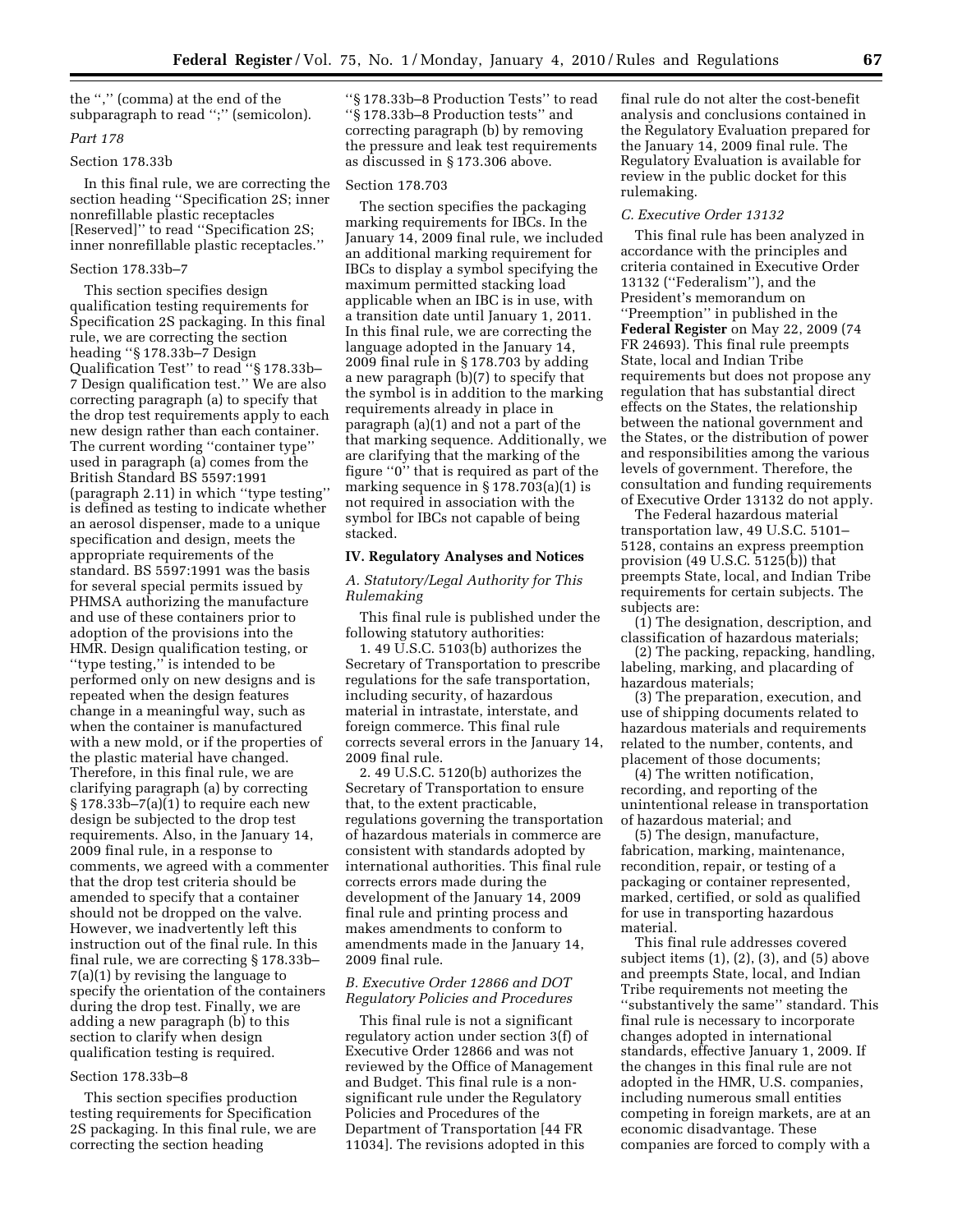dual system of regulations. The changes in this rulemaking are intended to avoid this result. Federal hazardous materials transportation law provides at section 5125(b)(2) that, if DOT issues a regulation concerning any of the covered subjects, DOT must determine and publish in the **Federal Register** the effective date of Federal preemption. The effective date may not be earlier than the 90th day following the date of issuance of the final rule and not later than two years after the date of issuance. The effective date of Federal preemption is April 5, 2010.

## *D. Executive Order 13175*

This final rule was analyzed in accordance with the principles and criteria contained in Executive Order 13175 (''Consultation and Coordination with Indian Tribal Governments''). Because this final rule does not have Tribal implications, does not impose substantial direct compliance costs, and is required by statute, the funding and consultation requirements of Executive Order 13175 do not apply.

# *E. Regulatory Flexibility Act, Executive Order 13272, and DOT Procedures and Policies*

The Regulatory Flexibility Act (5 U.S.C. 601 *et seq.*) requires an agency to review regulations to assess their impact on small entities unless the agency determines that a rule is not expected to have a significant impact on a substantial number of small entities. The corrections and revisions contained in this final rule will have little or no effect on the regulated industry. Based on the assessment in the regulatory evaluation, to the January 14, 2009 final rule, I hereby certify that, while this rule applies to a substantial number of small entities, there will not be a significant economic impact on those small entities. A detailed Regulatory Flexibility analysis is available for review in the docket.

This final rule has been developed in accordance with Executive Order 13272 (''Proper Consideration of Small Entities in Agency Rulemaking'') and DOT's procedures and policies to promote compliance with the Regulatory Flexibility Act to ensure that potential impacts of final rules on small entities are properly considered.

### *F. Paperwork Reduction Act*

This final rule imposes no new information collection requirements.

# *G. Regulatory Identifier Number (RIN)*

A regulation identifier number (RIN) is assigned to each regulatory action listed in the Unified Agenda of Federal Regulations. The Regulatory Information Service Center publishes the Unified Agenda in April and October of each year. The RIN contained in the heading of this document can be used to crossreference this action with the Unified Agenda.

#### *H. Unfunded Mandates Reform Act*

This final rule does not impose unfunded mandates under the Unfunded Mandates Reform Act of 1995. It does not result in costs of \$141.3 million or more to either State, local or Tribal governments, in the aggregate, or to the private sector, and is the least burdensome alternative that achieves the objective of the rule.

# *I. Environmental Assessment*

The National Environmental Policy Act of 1969 (NEPA) requires Federal agencies to consider the consequences of major Federal actions and prepare a detailed statement on actions significantly affecting the quality of the human environment. In the January 14, 2009 final rule, we developed an assessment to determine the effects of these revisions on the environment and whether a more comprehensive environmental impact statement may be required. Our findings conclude that there are no significant environmental impacts associated with this final rule. Consistency in the regulations for the transportation of hazardous materials aids in shippers' understanding of what is required and permits shippers to more easily comply with safety regulations and avoid the potential for environmental damage or contamination. For interested parties, a detailed environmental assessment is included in the January 14, 2009 final rule which is available in the public docket.

#### *J. Privacy Act*

Anyone is able to search the electronic form of any written communications and comments received into any of our dockets by the name of the individual submitting the document (or signing the document, if submitted on behalf of an association, business, labor union, *etc.*). You may review DOT's complete Privacy Act Statement in the **Federal Register**  published on April 11, 2000 (65 FR 19477) or you may visit *http:// www.dot.gov/privacy.html.* 

## *K. International Trade Analysis*

The Trade Agreements Act of 1979 (Pub. L. 96–39), as amended by the Uruguay Round Agreements Act (Pub. L. 103–465), prohibits Federal agencies from establishing any standards or

engaging in related activities that create unnecessary obstacles to the foreign commerce of the United States. For purposes of these requirements, Federal agencies may participate in the establishment of international standards, so long as the standards have a legitimate domestic objective, such as providing for safety, and do not operate to exclude imports that meet this objective. The statute also requires consideration of international standards and, where appropriate, that they be the basis for U.S. standards. PHMSA participates in the establishment of international standards in order to protect the safety of the American public, and we have assessed the effects of the final rule to ensure that it does not exclude imports that meet this objective. Accordingly, this rulemaking is consistent with PHMSA's obligations under the Trade Agreement Act, as amended.

### **List of Subjects**

# *49 CFR Part 171*

Exports, Hazardous materials transportation, Hazardous waste, Imports, Incorporation by reference, Reporting and recordkeeping requirements.

## *49 CFR Part 172*

Education, Hazardous materials transportation, Hazardous waste, Incorporation by reference, Labeling, Markings, Packaging and containers, Reporting and recordkeeping requirements.

# *49 CFR Part 173*

Hazardous materials transportation, Incorporation by reference, Packaging and containers, Radioactive materials, Reporting and recordkeeping requirements, Uranium.

# *49 CFR Part 175*

Air carriers, Hazardous materials transportation, Incorporation by reference, Radioactive materials, Reporting and recordkeeping requirements.

# *49 CFR Part 178*

Hazardous materials transportation, Incorporation by reference, Motor vehicle safety, Packaging and containers, Reporting and recordkeeping requirements.

■ In consideration of the foregoing, 49 CFR Chapter I is amended by making the following amendments: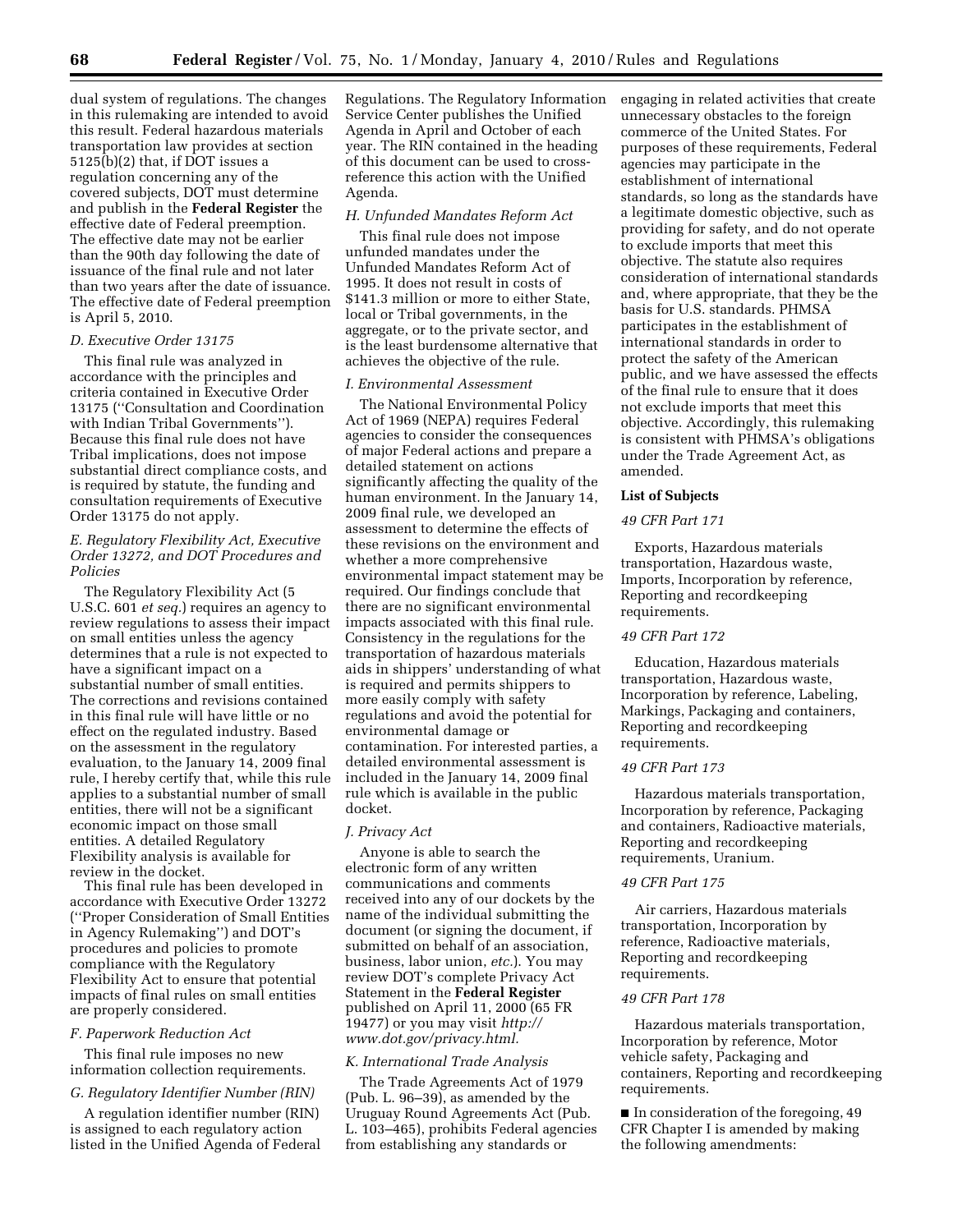| <b>PART 171-GENERAL INFORMATION.</b><br><b>REGULATIONS, AND DEFINITIONS</b>                                                                                          | 4 (28 U.S.C. 2461 note); Pub. L. 104–134<br>section 31001.                                                                                                            | §171.7 Reference material.<br>$(a) * * * *$                     |  |  |
|----------------------------------------------------------------------------------------------------------------------------------------------------------------------|-----------------------------------------------------------------------------------------------------------------------------------------------------------------------|-----------------------------------------------------------------|--|--|
| ■ 1. The authority citation for part 171<br>continues to read as follows:<br>Authority: 49 U.S.C. 5101-5128, 44701; 49<br>CFR 1.45 and 1.53; Pub. L. 101-410 section | $\blacksquare$ 2. In § 171.7, in the paragraph (a)(3)<br>table, the entry for "International Civil<br>Aviation Organization (ICAO)" is<br>revised to read as follows: | (3) Table of material incorporated by<br>reference. $*$ $*$ $*$ |  |  |
| Source and name of material                                                                                                                                          | 49 CFR reference                                                                                                                                                      |                                                                 |  |  |

\* \* \* \* \* \* \* \* \* \* \* \* \* \* \* International Civil Aviation Organization ("ICAO"), 999 University Street, Montréal, Quebec H3C 5H7, Canada, 1–514–954–8219, *http:// www.icao.int:* 

ICAO Technical Instructions available from: INTEREG, International Regulations, Publishing and Distribution Organization, P.O. Box 60105, Chicago, IL 60660.

\* \* \* \* \* \* \* \* \* \* \* \* \*

\* \* \* \* \*

# **PART 172—HAZARDOUS MATERIALS TABLE, SPECIAL PROVISIONS, HAZARDOUS MATERIALS COMMUNICATIONS, EMERGENCY RESPONSE INFORMATION, AND TRAINING REQUIREMENTS, AND SECURITY PLANS**

■ 3. The authority citation for part 172 continues to read as follows:

**Authority:** 49 U.S.C. 5101–5128; 49 CFR 1.53.

■ 4. In § 172.101, paragraph (l)(3) is revised and the Hazardous Materials Table is amended by removing, adding and revising entries, in the appropriate alphabetical sequence, to read as follows:

**§ 172.101 Purpose and use of the hazardous materials table.** 

# \* \* \* \* \*

(l) \* \* \*

(3) Cylinders used for chlorine (UN1017) with preprinted markings conforming to  $\S 172.400a(a)(1)(ii)$ without the Division 5.1 subsidiary hazard number may continue to be used until January 1, 2011.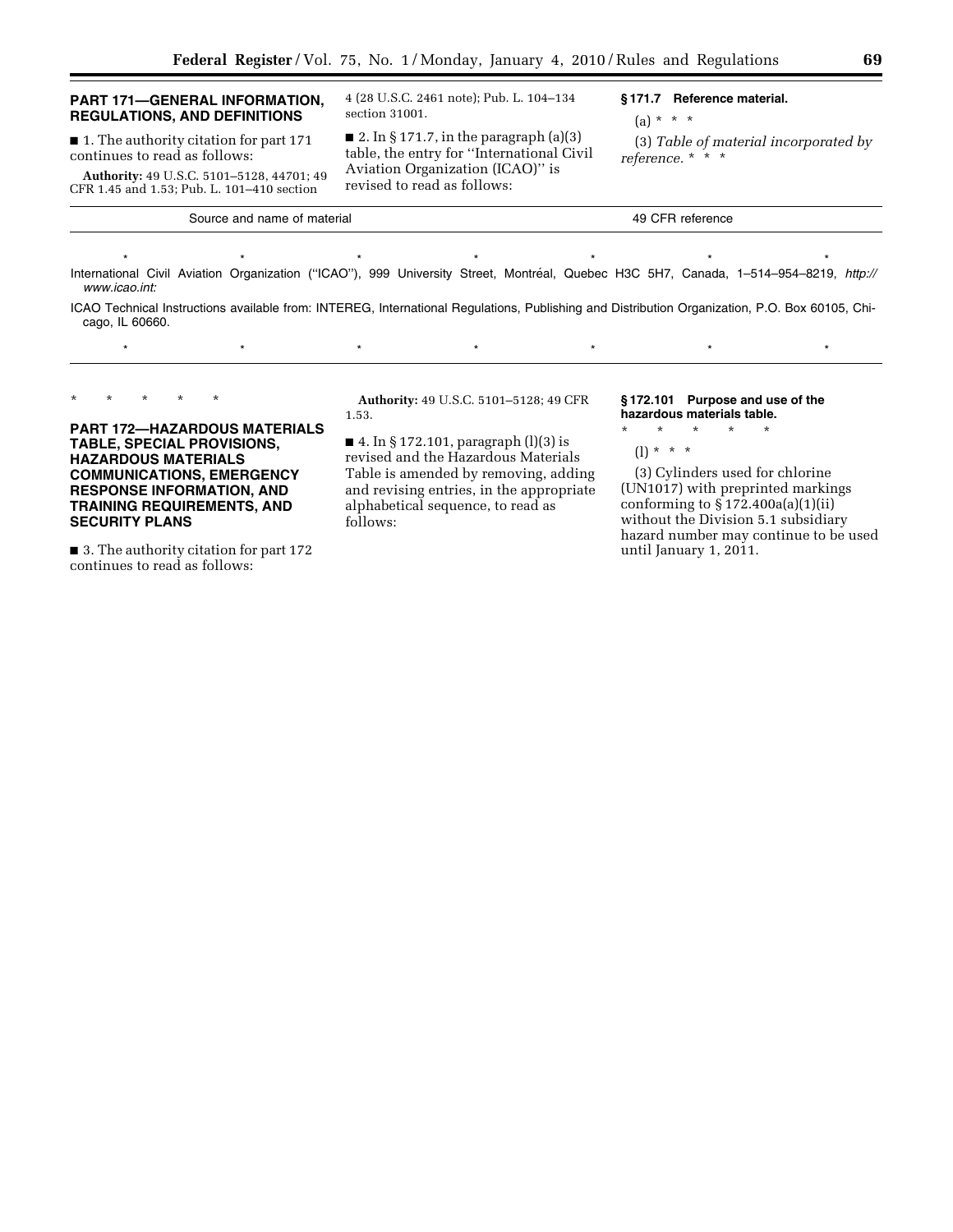|                 |                                                                                                                                                                                                                                                                                                                                                                                                                                                     |                                | Identifica-               |                                          | ŋ                          |                                                                                                                                      |                    | (8)<br>Packaging (§ 173.***) |                                    |                            | Quantity limitations<br>ම | (10)<br>Vessel stowage                    |                 |
|-----------------|-----------------------------------------------------------------------------------------------------------------------------------------------------------------------------------------------------------------------------------------------------------------------------------------------------------------------------------------------------------------------------------------------------------------------------------------------------|--------------------------------|---------------------------|------------------------------------------|----------------------------|--------------------------------------------------------------------------------------------------------------------------------------|--------------------|------------------------------|------------------------------------|----------------------------|---------------------------|-------------------------------------------|-----------------|
| Symbols         | Hazardous mate<br>rials descriptions<br>and proper ship<br>ping names                                                                                                                                                                                                                                                                                                                                                                               | Hazard<br>class or<br>division | tion<br>numbers           | PG                                       | Label codes                | Special<br>provisions<br>(§ 172.102)                                                                                                 | Exceptions         | Non-bulk                     | <b>Bulk</b>                        | Passenger<br>aircraft/rail | Cargo air<br>craft only   | Location                                  | Other           |
| $\widehat{\Xi}$ | $\widehat{\omega}$                                                                                                                                                                                                                                                                                                                                                                                                                                  | $\widehat{\mathcal{O}}$        | E                         | $\overline{5}$                           | $\widehat{\mathbf{e}}$     | $\epsilon$                                                                                                                           | (8A)               | (88)                         | (8C)                               | (9A)                       | (9B)                      | (10A)                                     | (10B)           |
|                 | $\begin{minipage}{0.9\linewidth} \begin{tabular}{l} \hline \textbf{1} & \textbf{2} & \textbf{3} & \textbf{4} & \textbf{5} & \textbf{6} & \textbf{6} & \textbf{7} & \textbf{8} & \textbf{9} & \textbf{9} & \textbf{9} & \textbf{9} & \textbf{9} & \textbf{9} & \textbf{9} & \textbf{9} & \textbf{9} & \textbf{9} & \textbf{9} & \textbf{9} & \textbf{9} & \textbf{9} & \textbf{9} & \textbf{9} & \textbf{9} & \textbf{9} & \textbf{9} &$<br>[REMOVE] |                                |                           | ŧ                                        |                            |                                                                                                                                      |                    |                              |                                    |                            |                           |                                           |                 |
|                 | Medical waste, n.o.s.<br>waste, n.o.s. or Clin-<br>n.o.s., or Biomedical<br>waste, n.o.s. or<br>ified, n.o.s. or (BIO)-<br>ical waste, unspec-<br>Regulated medical<br>Medical waste,                                                                                                                                                                                                                                                               | 6.2<br>$\ast$                  | ÷<br>UN 3291              | $\vdots$<br>:<br>:<br>:<br>$=$<br>$\ast$ | ¥<br>6.2                   | <br>A13<br>$\ast$                                                                                                                    | <br>$\star$<br>134 | <br>197                      | 197<br>$\star$                     | No limit<br>$\star$        | ţ<br>No limit             | B                                         | $\overline{4}$  |
|                 | Trimethyltrichlorosilane                                                                                                                                                                                                                                                                                                                                                                                                                            | ო<br>$\star$                   | $\vdots$<br>UN1298        | ļ<br>$\frac{1}{2}$<br>$=$<br>¥           | :<br>$\infty$<br>က်        | $A_3, A_7,$<br>$B77, 34, 10, 20, 7, 3,$<br>$FPT, 3, 10, 7, 3,$<br>$FPT, 3, 3, 7, 3,$<br>$\star$                                      | $\ast$<br>None     | :<br>:<br>:<br>:<br>206      | :<br>:<br>:<br>:<br>243<br>$\star$ | $\frac{1}{1}$              | 51                        | ш                                         | $\overline{40}$ |
|                 |                                                                                                                                                                                                                                                                                                                                                                                                                                                     | ×                              |                           | ļ<br>×                                   | <b>.</b><br>.<br>.<br>×    |                                                                                                                                      | ×                  |                              | $\star$                            | ×                          |                           |                                           |                 |
|                 | Medical waste, n.o.s.<br>waste, n.o.s. or Clin-<br>n.o.s., or Biomedical<br>waste, n.o.s. or<br>ified, n.o.s. or (BIO)<br>ical waste, unspec-<br>Regulated medical<br>Medical waste,                                                                                                                                                                                                                                                                | 6.2<br>$\star$                 | j<br>UN3291               | .<br>.<br>.<br>.<br>.<br>$=$<br>$\star$  | ::::::<br>$\star$<br>6.2   | <br>A13                                                                                                                              | <br>$\star$<br>134 | 197                          | <br>197<br>$\star$                 | No limit<br>$\star$        | j<br>No limit             | $\ddot{\ddot{\phantom{}}\phantom{}}$<br>B | $\overline{6}$  |
|                 | $\ddot{\phantom{a}}$<br>Trimethylchlorosilane                                                                                                                                                                                                                                                                                                                                                                                                       | ო                              | $\vdots$<br><b>UN1298</b> | ļ<br>$=$                                 | ∞<br>က်                    | A7,<br>.<br>באלה אל באל<br>האלה באלה באלה באלה באלה באלה בין השירות המודר בין השירות המודר בין השירות המודר בין המודר בין המו<br>A3, | j<br>None          | 206                          | 243                                | ┙                          | ┙<br>Ю                    | Ш                                         | $\overline{6}$  |
|                 |                                                                                                                                                                                                                                                                                                                                                                                                                                                     | $\star$                        |                           | $\vdots$<br>¥                            | <br> <br> <br> <br>$\star$ |                                                                                                                                      | $\ast$             | :<br>:<br>:<br>:             | $\star$                            |                            |                           |                                           |                 |
|                 | Gasoline includes gas-<br>not more than 10%<br>ethyl alcohol, with<br>oline mixed with<br>alcohol.                                                                                                                                                                                                                                                                                                                                                  | ო<br>$\star$                   | UN1203                    | $=$<br>$\star$                           | ო                          | 144, 177,<br>B1, B33,<br>IB2, T4,<br>TP1.                                                                                            | $\star$<br>150     | 202                          | 242<br>$\star$                     | $\star$<br>┙<br>Б          | :<br>:<br>:<br>109        | ш                                         |                 |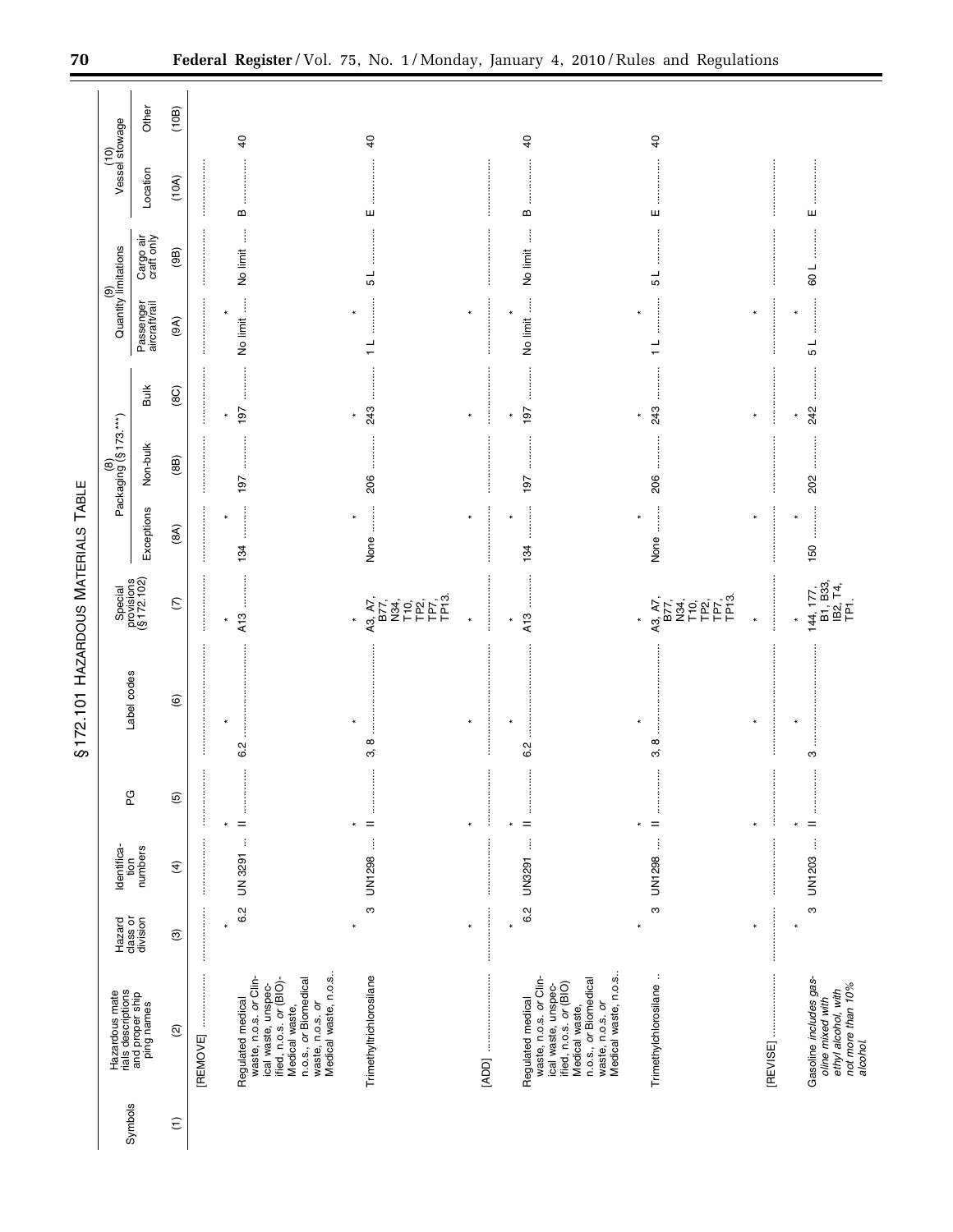| $\overline{a}$      | $\overline{a}$                                                                                                                                                                                                                                            |  |
|---------------------|-----------------------------------------------------------------------------------------------------------------------------------------------------------------------------------------------------------------------------------------------------------|--|
|                     |                                                                                                                                                                                                                                                           |  |
|                     |                                                                                                                                                                                                                                                           |  |
|                     |                                                                                                                                                                                                                                                           |  |
|                     |                                                                                                                                                                                                                                                           |  |
|                     |                                                                                                                                                                                                                                                           |  |
|                     |                                                                                                                                                                                                                                                           |  |
|                     |                                                                                                                                                                                                                                                           |  |
|                     |                                                                                                                                                                                                                                                           |  |
|                     |                                                                                                                                                                                                                                                           |  |
|                     |                                                                                                                                                                                                                                                           |  |
|                     | A14                                                                                                                                                                                                                                                       |  |
|                     |                                                                                                                                                                                                                                                           |  |
|                     |                                                                                                                                                                                                                                                           |  |
|                     |                                                                                                                                                                                                                                                           |  |
|                     |                                                                                                                                                                                                                                                           |  |
|                     |                                                                                                                                                                                                                                                           |  |
|                     |                                                                                                                                                                                                                                                           |  |
|                     |                                                                                                                                                                                                                                                           |  |
|                     |                                                                                                                                                                                                                                                           |  |
|                     |                                                                                                                                                                                                                                                           |  |
| Receptacles, small, | containing gas or<br>gas cartidges<br>from the match of the match of the reading and not ex-<br>refliable and not ex-<br>ceeding 1 L capacity.<br>Receptades, small,<br>gas cartidges (oxi-<br>gas cartidges (oxi-<br>dizing) without re-<br>dizape devic |  |
|                     |                                                                                                                                                                                                                                                           |  |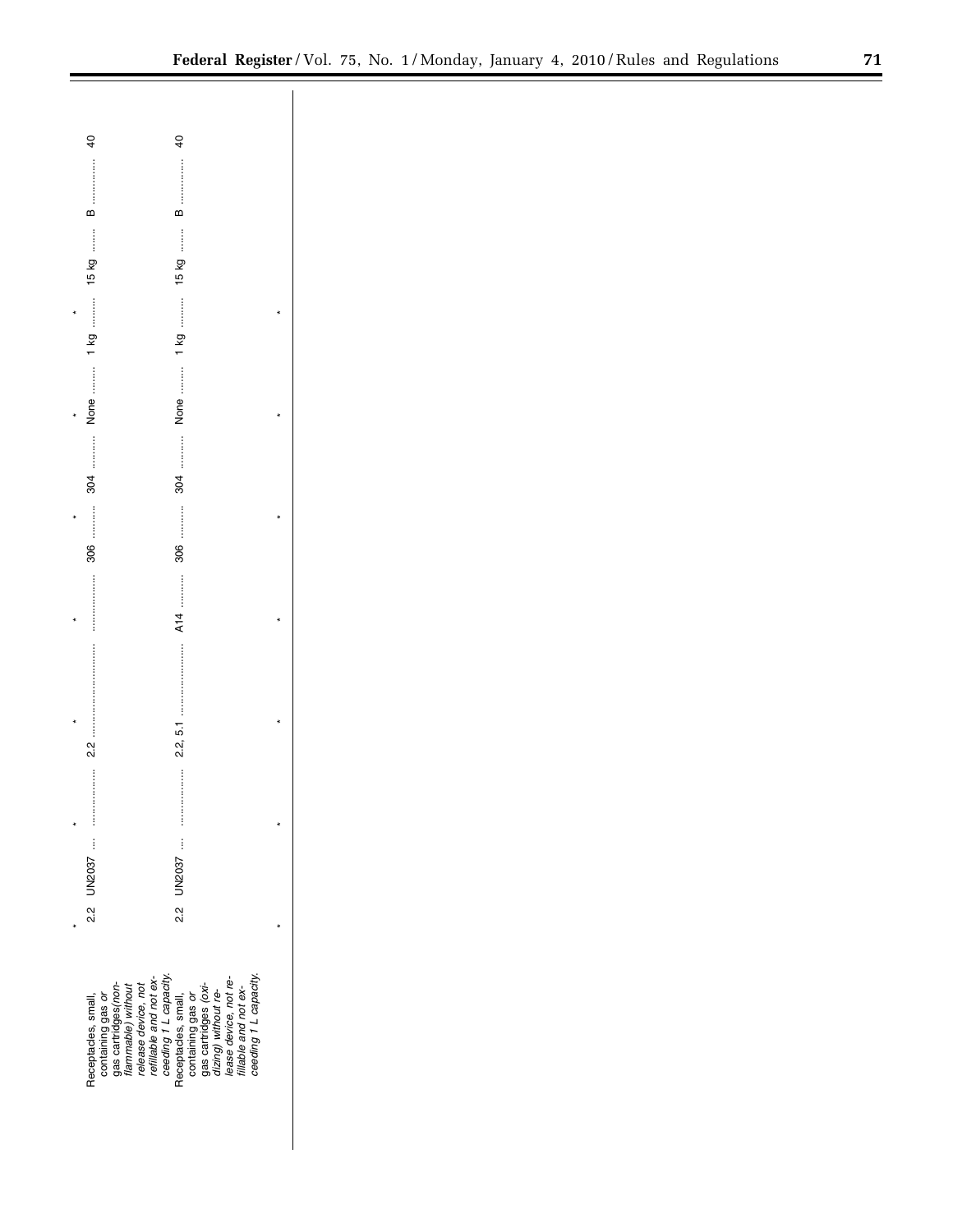\* \* \* \* \*

 $\blacksquare$  5. In § 172.202, in paragraph (a)(4), the last sentence is revised to read as follows:

#### **§ 172.202 Description of hazardous material on shipping papers.**

 $(a) * * * *$ 

 $(4)$  \* \* \* The packing group may be preceded by the letters ''PG'' (for example, "PG II"); and \* \* \* \* \*

# **§ 172.322 [Amended]**

 $\blacksquare$  6. In § 172.322, in paragraph  $(e)(2)(i)$ introductory text, the number ''4'' is revised to read ''3.9'' and in paragraph  $(e)(2)(ii)$ , the number "10" is revised to read ''9.8''.

■ 7. In § 172.407, paragraph (c)(2) is revised to read as follows:

### **§ 172.407 Label specifications.**

- \* \* \* \* \*
- $(c) * * * *$

(2) The CARGO AIRCRAFT ONLY label must be a rectangle measuring at least 110 mm (4.3 inches) in height by 120 mm (4.7 inches) in width. The words ''CARGO AIRCRAFT ONLY'' must be shown in letters measuring at least 6.3 mm (0.25 inches) in height. \* \* \* \* \*

■ 8. In § 172.448, paragraph (c) is revised to read as follows:

\* \* \* \* \*

# **§ 172.448 CARGO AIRCRAFT ONLY label.**

(c) A CARGO AIRCRAFT ONLY label conforming to the specifications in this section and in  $\S 172.407(c)(2)$  in effect on October 1, 2008, may be used until January 1, 2013.

# **PART 173—SHIPPERS—GENERAL REQUIREMENTS FOR SHIPMENTS AND PACKAGINGS**

■ 9. The authority citation for part 173 continues to read as follows:

CFR 1.45, 1.53.

**Authority:** 49 U.S.C. 5101–5128, 44701; 49

 $\blacksquare$  10. In § 173.4a, paragraphs (c)(1),

 $(e)(3)(i)$ , and  $(g)(2)$  are revised to read as

#### **§ 173.4a Excepted quantities.**  \* \* \* \* \*

 $(c) * * * *$ 

follows:

(1) For toxic material with a Division 6.1 primary or subsidiary hazard, PG I or II—

- (i) 1 g (0.04 ounce) for solids; or (ii) 1 mL (0.03 ounce) for liquids;
- \* \* \* \* \*
	- (e) \* \* \*
	- (3) \* \* \*

proof.

# TABLE OF PACKING METHODS

(i) Will absorb the entire contents of the inner packaging.

\* \* \* \* \*  $(g) * * * *$ 

(2) The marking must not be less than 100 mm (3.9 inches) by 100 mm (3.9 inches), and must be durable and clearly visible.

\* \* \* \* \* ■ 11. In § 173.29, paragraph (b)(2)(iv)(B) is revised to read as follows:

### **§ 173.29 Empty packagings.**

- \* \* \* \* \*
	- (b) \* \* \*
	- $(2) * * * *$
	- $(iv) * * * *$

(B) A Division 2.2 non-flammable gas, other than ammonia, anhydrous, and with no subsidiary hazard, at a gauge pressure less than 200 kPa (29.0 psig); at 20 °C (68 °F); and \* \* \* \* \*

 $\blacksquare$  12. In § 173.62, in the paragraph (c)(5) Table of Packing Methods, packing instruction entry 114(b) is revised to read as follows:

**§ 173.62 Specific packaging requirements for explosives.** 

\* \* \* \* \*  $(c) * * * *$  $(5) * * * *$ 

|                                                           | Packing instruction                                                                                                                                                                                                                                                   | Inner packagings                                                                           | Intermediate<br>packagings | Outer packagings                                                                                                                                  |
|-----------------------------------------------------------|-----------------------------------------------------------------------------------------------------------------------------------------------------------------------------------------------------------------------------------------------------------------------|--------------------------------------------------------------------------------------------|----------------------------|---------------------------------------------------------------------------------------------------------------------------------------------------|
|                                                           |                                                                                                                                                                                                                                                                       |                                                                                            |                            |                                                                                                                                                   |
| solids<br>OR EXCEPTIONS:<br>packagings must be lead free. | 114(b) This packing instruction applies to dry<br>PARTICULAR PACKING REQUIREMENTS<br>1. For UN 0077, 0132, 0234, 0235 and 0236,<br>2. For UN 0160 and UN 0161, when metal                                                                                             | Bags<br>paper, kraft<br>plastics<br>textile, sift-proof<br>woven plastics, sift-<br>proof. | Not necessary              | Boxes.<br>natural wood, ordinary (4C1).<br>natural wood, sift-proof walls (4C2).<br>plywood (4D).<br>reconstituted wood (4F).<br>fiberboard (4G). |
|                                                           | drums (1A2 or 1B2) are used as the outer<br>packaging, metal packagings must be so<br>constructed that the risk of explosion, by<br>reason of increased internal pressure from<br>internal or external causes, is prevented.<br>3. For UN 0160, UN 0161, and UN 0508, | Receptacles<br>fiberboard<br>metal<br>paper<br>plastics<br>woven plastics, sift-           |                            | Drums.<br>steel, removable head (1A2).<br>aluminum, removable head (1B2).<br>plywood (1D).<br>fiber $(1G)$ .<br>plastics, removable head (1H2).   |

- 3. For UN 0160, UN 0161, and UN 0508, inner packagings are not necessary if drums are used as the outer packaging.
- 4. For UN 0508 and UN 0509, metal packagings must not be used.

# **§ 173.115 [Amended]**

 $\blacksquare$  13. In § 173.115, in paragraph (b)(1), the number ''25.9'' is revised to read ''29.0''.

■ 14. In § 173.159a, the section heading is revised to read as set for below and in paragraph (b), the word

''nonspillable'' is revised to read ''nonspillable'' in each place it appears.

\* \* \* \* \* \* \* \* \* \* \* \* \* \* \*

**§ 173.159a Exceptions for non-spillable batteries.** 

\* \* \* \* \*

 $\blacksquare$  15. In § 173.206, paragraph (c) is revised to read as follows:

# **§ 173.206 Packaging requirements for chlorosilanes.**

\* \* \* \* \* (c) Except for transportation by passenger aircraft, the following single packagings are authorized: Steel drum: 1A1 Steel jerrican: 3A1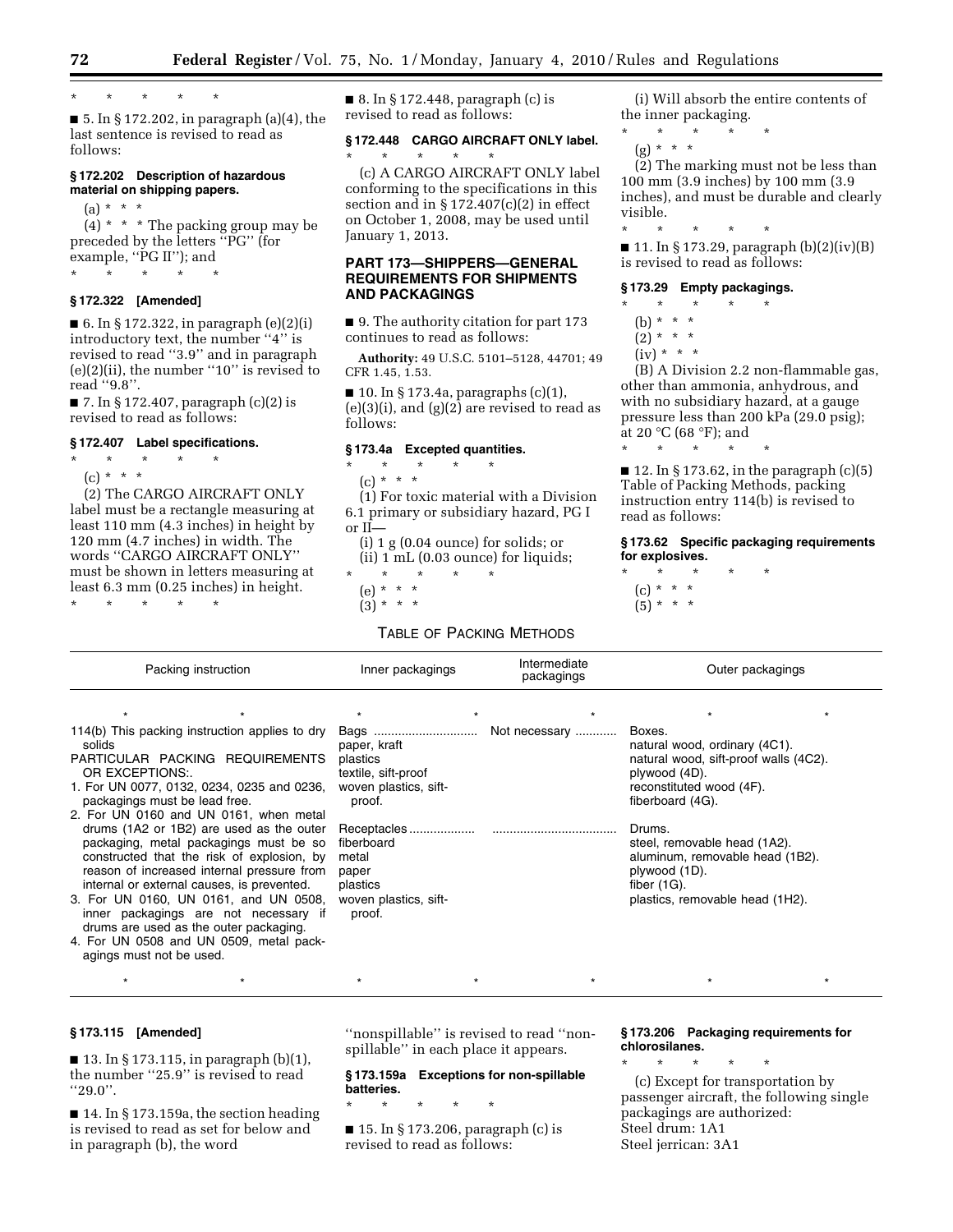Plastic receptacle in steel drum: 6HA1 Cylinders (for liquids in PG I),

specification or UN standard, as prescribed for any compressed gas, except Specification 3HT and those prescribed for acetylene

Cylinders (for liquids in PG II), specification, as prescribed for any compressed gas, except Specification 8 and 3HT cylinders.

■ 16. In § 173.220, in paragraph (d), the first sentence is revised to read as follows:

# **§ 173.220 Internal combustion engines, self-propelled vehicles, mechanical equipment containing internal combustion engines, and battery powered vehicles or equipment.**

\* \* \* \* \* (d) *Lithium batteries.* Except as provided in § 172.102, Special Provision A101 of this subchapter, vehicles, engines and machinery powered by lithium metal batteries that are transported with these batteries installed are forbidden aboard passenger-carrying aircraft. \* \* \* \* \* \* \* \*

■ 17. In § 173.230, paragraphs (e)(2)(i) and (ii) and  $(f)(2)$  through  $(4)$  are revised to read as follows:

# **§ 173.230 Fuel cell cartridges containing hazardous material.**

- \* \* \* \* \*
- (e) \* \* \*
- $(2) * * * *$

(i) Fuel cell cartridges packed with equipment must be packed with cushioning material or divider(s) or inner packagings so that the fuel cell cartridges are protected against damage that may be caused by the shifting or placement of the equipment and cartridges within the packaging.

(ii) Fuel cell cartridges contained in equipment must be protected against short circuits and the entire fuel cell system must be protected from unintentional activation. The equipment must be securely cushioned in the outer packaging.

 $(f) *$ 

(2) For fuel cell cartridges contained in equipment, fuel cell systems must not charge batteries during transport;

(3) For transportation aboard passenger aircraft, for fuel cell cartridges contained in equipment, each fuel cell system and fuel cell cartridge must conform to IEC PAS 62282–6–1 Ed. 1 (IBR, *see* § 171.7 of this subchapter) or a standard approved by the Associate Administrator;

(4) When packed with equipment, fuel cell cartridges must be packed in an intermediate packaging along with the equipment they are capable of

powering, and the intermediate packagings packed in a strong outer packaging. The maximum number of fuel cell cartridges in the intermediate packaging may not be more than the number required to power the equipment, plus two spares; \* \* \* \* \*

■ 18. In § 173.306, paragraph  $(a)(5)(v)$  is revised, paragraph (a)(5)(vi) is redesignated as paragraph (a)(5)(vii), and new paragraph (a)(5)(vi) is added to read as follows:

#### **§ 173.306 Limited quantities of compressed gases.**

 $(a) * * * *$ 

 $(5) * * * *$ 

(v) Except as provided in paragraph  $(a)(5)(vi)$  of this section, each container must be subjected to a test performed in a hot water bath; the temperature of the bath and the duration of the test must be such that the internal pressure reaches that which would be reached at 55 °C (131 °F) or 50 °C (122 °F) if the liquid phase does not exceed 95% of the capacity of the container at 50 °C (122 °F). If the contents are sensitive to heat, or if the container is made of plastic material which softens at this test temperature, the temperature of the bath must be set at between 20 °C (68 °F) and 30 °C (86 °F) but, in addition, one container in 2,000 must be tested at the higher temperature. No leakage or permanent deformation of a container may occur except that a plastic container may be deformed through softening provided that it does not leak.

(vi) As an alternative to the hot water bath test in paragraph  $(a)(5)(v)$  of this section, testing may be performed as follows:

(A) *Pressure and leak testing before filling.* Each empty container must be subjected to a pressure equal to or in excess of the maximum expected in the filled containers at 55  $\mathrm{C}(131 \mathrm{~}^\circ F)$  (or 50 °C (122 °F) if the liquid phase does not exceed 95 percent of the capacity of the container at 50  $\mathrm{C}(122 \mathrm{~}^{\circ}\mathrm{F})$ . This must be at least two-thirds of the design pressure of the container. If any container shows evidence of leakage at a rate equal to or greater than  $3.3 \times 10^{-2}$ mbarC L/s at the test pressure, distortion or other defect, it must be rejected; and

(B) *Testing after filling.* Prior to filling, the filler must ensure that the crimping equipment is set appropriately and the specified propellant is used before filling the container. Once filled, each container must be weighed and leak tested. The leak detection equipment must be sufficiently sensitive to detect at least a leak rate of  $2.0 \times 10^{-3}$ mbarC L/s at 20  $\mathrm{C}$  (68  $\mathrm{F}$ ). Any filled

container which shows evidence of leakage, deformation, or excessive weight must be rejected.

\* \* \* \* \*

# **PART 175—CARRIAGE BY AIRCRAFT**

■ 19. The authority citation for part 175 continues to read as follows:

**Authority:** 49 U.S.C. 5101–5128, 44701; 49 CFR 1.53.

 $\blacksquare$  20. In § 175.10, paragraphs (a)(15)(iv)(B) and  $\overline{a}$ (a)(18)(ii) are revised to read as follows:

# **§ 175.10 Exceptions for passengers, crewmembers, and air operators.**

- (a) \* \* \*
- $(15) * * * *$
- $(iv) * * * *$

(B) Is removed and placed in a strong, rigid packaging marked ''NONSPILLABLE BATTERY'' (unless fully enclosed in a rigid housing that is properly marked); or

\* \* \* \* \*

 $(18) * * * *$ 

(ii) The maximum water capacity of a fuel cell cartridge for hydrogen in a metal hydride may not exceed 120 mL (4 fluid ounces). The maximum quantity of fuel in all other fuel cell cartridge types may not exceed:

 $(A)$  200 mL (6.76 ounces) for liquids;

(B) 120 mL (4 fluid ounces) for liquefied gases in non-metallic fuel cell cartridges, or 200 mL (6.76 ounces) for liquefied gases in metal fuel cell cartridges; or

(C) 200 g (7 ounces) for solids.

# \* \* \* \* \*

# **PART 178—SPECIFICATIONS FOR PACKAGINGS**

■ 21. The authority citation for part 178 continues to read as follows:

**Authority:** 49 U.S.C. 5101–5128; 49 CFR 1.53.

■ 22. In § 178.33b, the section heading is revised to read as follows:

**§ 178.33b Specification 2S; inner nonrefillable plastic receptacles.** 

\* \* \* \* \*

■ 23. Section 178.33b-7 is revised to read as follows:

# **§ 178.33b–7 Design qualification test.**

(a) *Drop testing.* (1) To ensure that creep does not affect the ability of the container to retain the contents, each new design must be drop tested as follows: Three groups of twenty-five filled containers must be dropped from 1.8 m (5.9 ft) on to a rigid, non-resilient, flat and horizontal surface. One group must be conditioned at 38 °C (100 °F)